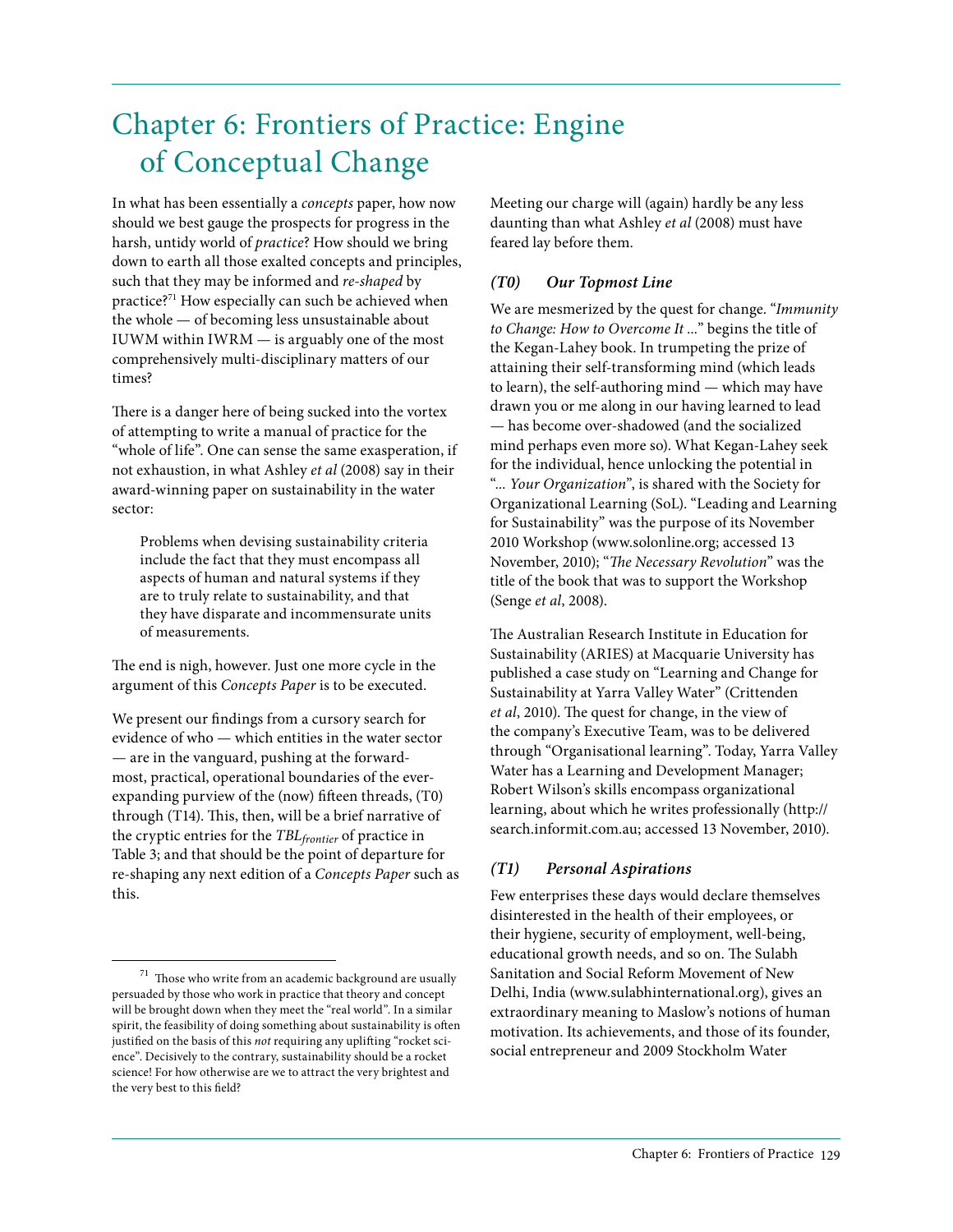| (T0) ORGANIZATIONAL<br><b>LEARNING</b>                     | Yarra Valley Water has a Learning and Development Manager; the<br>company seeks change through organizational learning                                                                                                                                                                                                   |
|------------------------------------------------------------|--------------------------------------------------------------------------------------------------------------------------------------------------------------------------------------------------------------------------------------------------------------------------------------------------------------------------|
| (T1) Personal Aspirations                                  | Sulabh Sanitation & Social Reform Movement (New Delhi, India) elevates<br>women scavengers through the Nai Disha Rehabilitation Initiative to<br>promenading the catwalk at UN Headquarters                                                                                                                              |
| (T2) Citizen Participation                                 | San Francisco Public Utilities Commission (SFPUC) holds itself<br>accountable in respect of (a) engagement of stakeholders from conceptual<br>stage of major planning programs and (b) feedback on this stakeholder<br>input                                                                                             |
| (T3) Social Bonds                                          | Severn Trent plc recognizes a number of community segments; Veolia<br>frames multiple styles of management according to different ways or<br>organizing; mutually benefitting synergy amongst Clean Water Services,<br>Ostara, and the Clean Water Institute is the result of organizational<br>adaptation and evolution |
| (T4) Quality in Governance                                 | Nepal Water Conservation Foundation is pursuing a clumsy institutional<br>structure for managing the Kathmandu-Bagmati system                                                                                                                                                                                            |
| (T5) Ethics and Equity                                     | Sydney Water uses "inter-generational equity" as a matter of<br>routine in assessing its projects; Cheryl Davis (employee of SFPUC)<br>comprehensively addresses ethical dilemmas of water recycling                                                                                                                     |
| (T6) Valuation                                             | Over 300 installations of its Water Health Centers signal the success of<br>Water Health International's business model for bringing affordable, safe<br>drinking water to small, scattered communities                                                                                                                  |
| (T7) Environment Within the<br><b>Language of Business</b> |                                                                                                                                                                                                                                                                                                                          |
| (T8) Supply-Value Chains                                   | Some 50 cities committed to the UN Global Compact (with its protocols<br>for protecting human rights); CH2MHill, Halcrow, GDF-SUEZ, and<br>Athens (Greece) Water & Sewerage Company are signatories of the<br>Global Compact's CEO Water Mandate                                                                         |

#### **Table 3**

Empirical evidence of who — which entities in the water sector — are in the vanguard, pushing at the forward-most, practical, operational boundaries of the ever-expanding purview of the Triple Bottom Line (TBL) accounting (TBL<sub>frontier</sub>).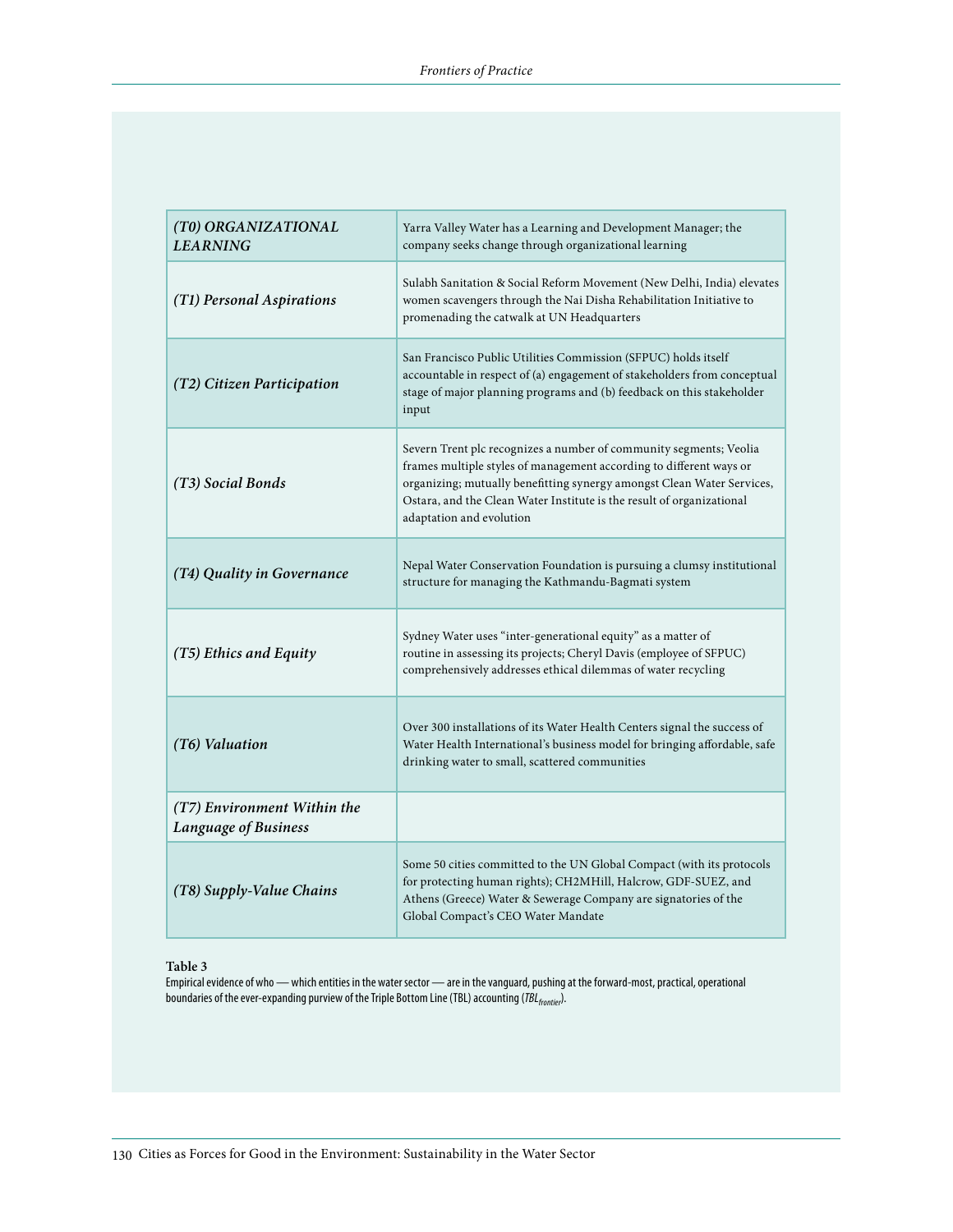| (T9) Commercial Sectors                  | Veolia Environnement offers itself as a sole provider of multiple services,<br>such as management of water, waste, transport, and energy utilities;<br>Veolia Water UK describes itself as a "Multi-utility Services Company"<br>(or MUSCO)                                                                                                                             |
|------------------------------------------|-------------------------------------------------------------------------------------------------------------------------------------------------------------------------------------------------------------------------------------------------------------------------------------------------------------------------------------------------------------------------|
| $(T10)$ Space                            | DHV Group (Consulting Engineers) "blurs the line between sewage<br>treatment and river habitat" (between IUWM and IWRM) in re-<br>engineering Soerendonk Sewage Treatment Plant; The Natural Step<br>provided training for DHV employees                                                                                                                                |
| (T11) Life Cycle and Time                | The Natural Step works with Yarra Valley Water on concepts and<br>techniques of Life Cycle Analysis (LCA)                                                                                                                                                                                                                                                               |
| (T12) Function                           | Within IBM's Smarter Planet and Smarter City portfolio are various<br>Smarter Water Management applications, including the SmartBay project<br>of Galway, Ireland (www.ibm.com/smarterplanet; accessed 24 January,<br>2011)                                                                                                                                             |
| (T13) Gauging Environmental<br>Benignity | DHV Engineering Group's re-engineering of Soerendonk Sewage<br>Treatment Plant generates rhythmic flow variations to enhance watershed<br>ecosystem services. PUB, Singapore's National Water Agency, funds<br>research into biomimetic membranes that seek to emulate behavior of<br>micro-organism cell membranes (www.pub.gov.sg/ewi; accessed 24<br>November, 2010) |
| (T14) Cycling of Materials               | STplc bemoans the lack of policy joining up considerations of the<br>carbon cycle with those of the water cycle; Resources Centres on Urban<br>Agriculture & Food Security (RUAF) promote Sustainable Urban<br>Nutrient Management coupling aqueous and nutritious human residuals                                                                                      |

**Table 3 (continued)**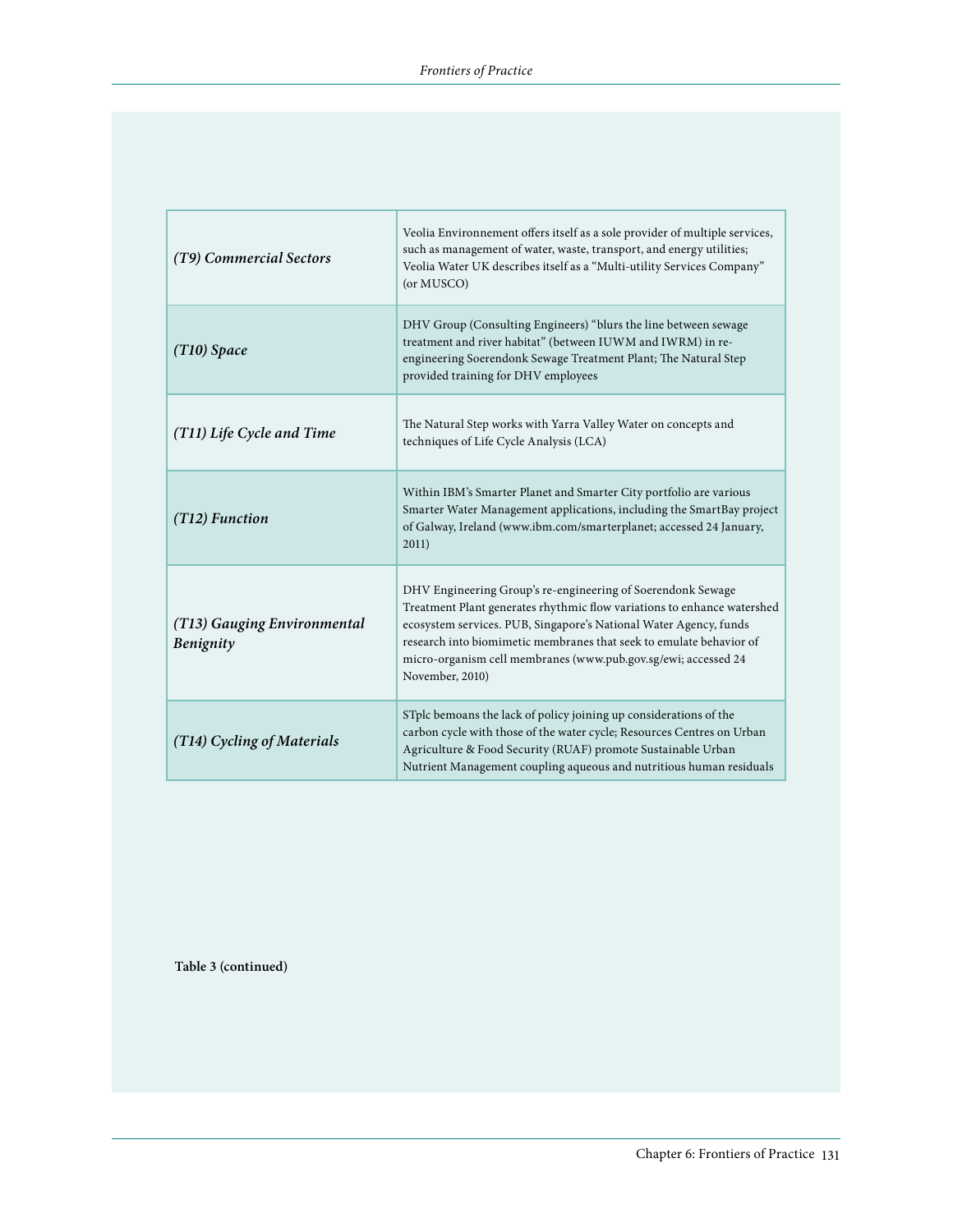Laureate Dr Bindeshwar Pathak, seem to soar above the plane of aspirations many now take for granted.

His Laureate's presentation tells us this (www.siwi. org; accessed 17 November, 2010). The technologies of the Sulabh "twin-pit, pour-flush, compost toilet" and "public toilet complexes with biogas plants" were designed with the express intention of ending the "sub-human practice" of women scavengers obliged to clean bucket toilets and carry away their contents. Whatever the hegemony of better governance over any engineering interventions for enabling IUWM within IWRM, these were technological solutions (decisions *unow*) designed to eliminate a social problem. The women scavengers were lifted out of their almost unspeakable drudgery, taken through the Nai Disha Rehabilitation Initiative, and crowned (metaphorically and festively) by the President of India. Together with the celebrities of New York fashion models, they promenaded along the catwalk at UN Headquarters, in front of a backdrop of "Mission Sanitation". Their social status has been marvelously transformed and — one would like to presume — their personal aspirations too.

Pathak's innovation of the public toilet complex is "equipped with the provision of drinking water, telephones, laundry, health centres, lockers, cyber cafe, first-aid box, etc". One can only but conjecture whether individuals in such a "Happy Home" — his sobriquet, and the outcome of his tangible Acting Locally — were brought to a yearning for appreciation of the bigger picture (a Thinking Globally), hence to dispute the good (or ill) of sustainability and the relevance (or otherwise) of climate change, just as suggested by the iconic sketch of Figure B2.1 of Box 2.

#### *(T2) Citizen Participation*

Before the San Francisco Public Utilities Commission (SFPUC) consolidated expression of its 2008 "Sustainability Plan and Program" (SFPUC, 2008), gathered around the Triple Bottom Line, it had published an interim "Sustainability Plan" (SFPUC, 2006).72 Community Issue CY6 therein shows empirical evidence of how affairs might be brought to climb the rungs of Arnstein's ladder of citizen participation.

Along this axis of CY6 — measuring the "extent and effectiveness of community consultation" — Indicator 2 was directed at "Timeliness", i.e., the "% of projects or major planning efforts where community input is sought ... at *early* or conceptual stages" [emphasis added] (SFPUC, 2006). Indicator 4 had to do with "Effectiveness": the "% of projects or major planning efforts where community input is received and *feedback* provided by SFPUC on how input has been taken into consideration" [emphasis added].

Adaptive Community Learning (Beck *et al*, 2002) starts by asking the community "What are your greatest hopes and worst fears for the future of your environment?", hence the sculpting of the green ovals in the "Futures" block of Figure 15(b) (and those in the upper right corner of the earlier Figure 2). This mirrors CY6 Indicator 2 of SFPUC (2006). Should SFPUC judge that it is doing well by its CY6 Indicator 4, however, that would be to have gone in practice beyond any of the theory of Adaptive Community Learning. One cycle from "Society" to "Society" would have been traversed in Figure 15(b). And perhaps from this one cycle alone, all — SFPUC and its entire community of stakeholders — would have exited from Figure 2 at its lower left corner with a socially more legitimate *unow*. Steps up Arnstein's ladder would have been taken.

In their case study of the Yarra Valley Water (YVW) company, Crittenden *et al* (2010) begin by observing that:

Since 2003 YVW have developed and integrated a number of sustainability tools and approaches, including The Natural Step [www.naturalstep.org], Life Cycle Analysis and stakeholder consultation, to support more effective decision-making at all levels of the organisation.

What the "systems thinking" of The Natural Step (TNS) Framework offered the company was crucial, but then once grasped, frustrating (Crittenden *et al*, 2010):

MD Tony Kelly, expressed this as:

*Where we struggled with TNS is that it really didn't help us work out what we had to do on Monday. They gave us the beacon on the hill which was the thing to aim for* [the green ovals of aspirations at the upper right corner of Figure 2]*, which was great and the principles are very sound I think, but after 18 months an* 

<sup>72</sup> With its broad, *un*consolidated kaleidoscope of assessment dimensions, SFPUC (2008) can be read as the qualitative counterpoint to the quantitative, all-encompassing, distillate of a single, scalar index (*TBL∞*) derived in Krajnc and Glavič (2005).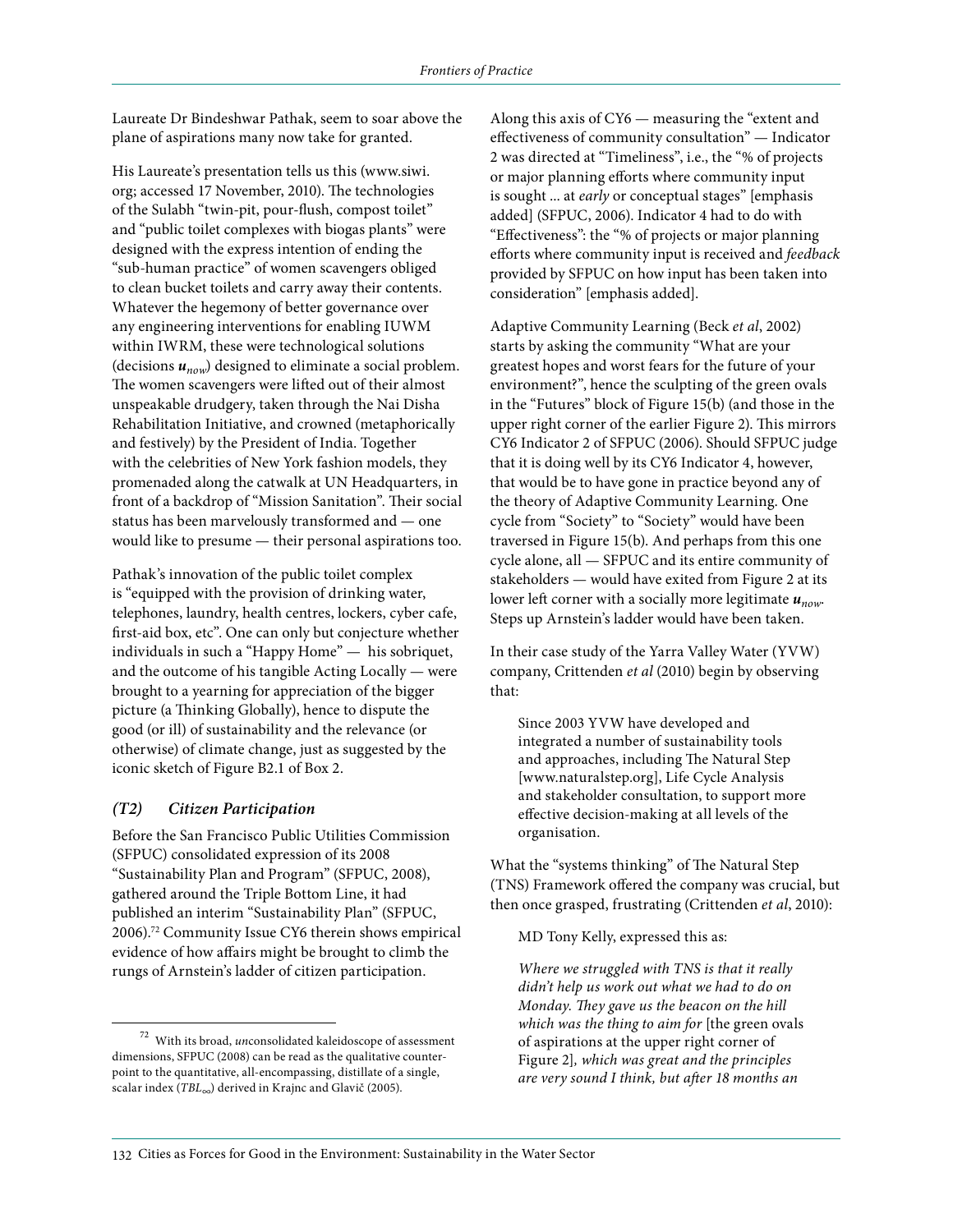*unanswered question for us was "What are we going to do tomorrow?"* [how do we exit from the lower right corner of Figure 2?]*.*

#### *(T3) Social Bonds*

Severn Trent was an early leader amongst comparable water utilities in respect of sustainability performance and assessment. In 2005 it was ranked first in this category for a fifth year in a row according to the Dow Jones Sustainability Index (Severn Trent, 2006). Like its peer water businesses, Severn Trent well appreciates the significance of "community", segmented for them into the groupings of suppliers, customers, employees, government regulator, socially responsible investment asset managers, and so on.

In Veolia's 2008 "Annual and Sustainability Report", the company talks of a "partnership model that fosters sustainable development" (Veolia, 2008).73 It goes on to draw a two-dimensional plot, delineated by axes of competition (all-none) and public-private, upon which it then locates four styles of management model: "public management"; "municipal companies"; "public-private partnerships" (Veolia's preferred style), and "privatization". The sketch smacks of Figure 3, at the core of the way social bonds are to be construed and counted in assessing sustainability. Veolia might here be said to be taking empirically observed styles of management, as they have evolved naturally in practice, and plotting them on a conceptual 2-D grid, thus to understand and succinctly define them — for its community of stakeholders, in its turn, better then to comprehend them. The public-private axis of Veolia's 2-D grid, however, provides no scope for plotting the emergence into practice of so-called Public-Social-Private Alliances (PSPs). There is no conceptual place for the "Social" segment thereof. Had this third way of organizing and acting been acknowledged, the

resulting 3-fold categorization should have yielded up other, additional styles of management.74

These entities of organized individuals are not static. They may evolve into, give birth to, and merge or partner in changing ways with other entities. In 1970, ten cities and sixteen sanitary districts in Oregon, USA, formed what was then called the Unified Sewerage Agency; the Agency was subsequently renamed Clean Water Services (CWS) in 2001 (wikipedia, Clean Water Services; accessed 26 November, 2010; www. cleanwaterservices.org). CWS is a public-sector utility for handling stormwater and wastewater. In 2007, reconstruction began at Clean Water Services's Durham wastewater treatment facility. A nutrient recovery facility, invented and marketed by Ostara Nutrient Recovery Technologies (www.ostara.com; see also Britton *et al*, 2007), was being introduced. Ostara, as a private-sector business, was established in 2005; it sells the Crystal Green® slow-release fertilizer that is thereby recovered from its technologies. Clean Water Services has since developed the related WASSTRIP process, which is to be partnered both technically and commercially with the Ostara reactor — a publicprivate partnership in some sense, therefore. The Clean Water Institute™ (CWI) (www.cleanwaterinstitute. org) came into being in late 2009, when it was incorporated. It is a not-for-profit organization, with a vision that "looks 50 years down the road"(www. cleanwaterinstitute.org; accessed 24 November, 2010). Its purpose *inter alia* is to generate and hold the intellectual property that benefits from the Institute's access to the everyday practice of its public-sector counterpart (Clean Water Services).

From this interaction between theory (CWI) and practice (CWS), as it were, flow the financial incomes from their partnership with the private-sector entity (Ostara). And these incomes in turn support the existence of the not-for-profit Clean Water Institute™, notably in employing those who invent the intellectual property, provide the education, and so on (and on). To some, this cluster of CWS-Ostara-CWI would doubtless evoke the label of a virtuous circle amongst the "triumvirate" of public, private, and not-for-profit

 $^{\rm 73}$  Phrasing is significant. Here, the very merger of the two (Annual Report; Sustainability Report) was strategically important for Veolia that year. Previously, 2006 marked the year when Severn Trent replaced its "Stewardship" report, which it had published annually since 1999, with the first of its "Corporate Responsibility Reports".

 $^{74}\,$  These PSPs were cited in a session on social entrepreneurship in "Accelerating Innovation in the Water Sector", a Workshop held at the (September) 2010 IWA World Water Congress (Montreal, Canada). They were cited, moreover, in association with the work of Dr Bindeshwar Pathak (above).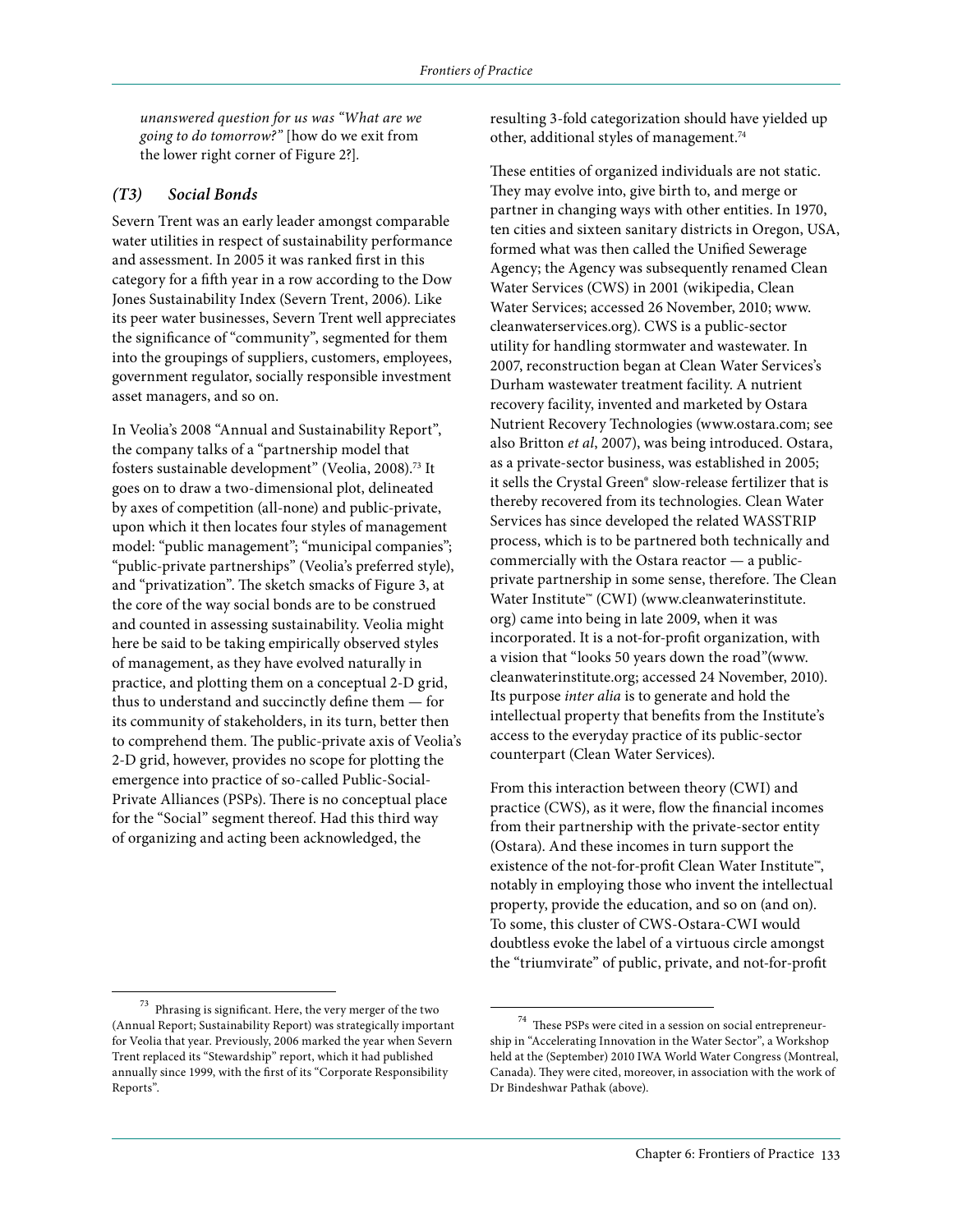partners. It seems an exemplary case study in how a way of organizing — and a structure of governance — can enable innovation in the re-engineering of city infrastructure. This Clean Water cluster has created for itself a way of partnering (a synergy) mutually benefitting each of the three separate entities within the cluster.

In these three illustrations of the *TBLfrontier* for the current thread of (T3), i.e., Severn Trent, Veolia, and the Clean Water cluster, we find a variety of ways of organizing. One, notably that of Veolia, hints at the typology of Cultural Theory (so prominent in the *TBLfuture*), but is surely not congruent with it. Another (Severn Trent) points to a quite different mapping and segmentation of groups within society.

The boundaries being drawn (by Severn Trent) around the social groups of asset managers, suppliers, customers, employees, etc, differentiate them according to the nature of their *functional* relationship with the given company, in particular, their financial relationship. The company is aware of how then it must attend to the different dimensions of well-being respective of each. From these follow considerations of the desired codes of ethics and equity that the business may choose to apply to each such relationship (as (T5)), in particular, in respect of suppliers along the supplyvalue chain (witness the Global Reporting Initiative and Global Compact of (T8) below). These are not, therefore, lines drawn across and within Society to mark out how groups of individuals bind themselves to one another in solidarities according to their differing world-views, including those on the Man-Environment relationship. You or I may belong to any one of these groups. But we do not necessarily choose to be a "supplier" on the basis of this group of like entities being egalitarian in outlook, say, because you or I may be likewise egalitarian in stance on the relevant issues at stake. We might, of course, choose to be a company's supplier for such reasons, just as we might choose (or decline) to join the ranks of that company's customers (or employees) according to a resonance between "our" and the "company's" attitudes towards the Man-Environment relationship (in Figure 3).

In practice, there is a multitude of ways of associating, and of entering into relationships with other entities so much so, that we have been obliged to use the rather abstract phrase of "entity" in order to embrace them all. Groups will have *their* own say in any debate over *their*

respective hopes, fears, and aspirations for the future. They do not present themselves at the table of debate as the *I* (individualist), *H* (hierarchist), or *E* (egalitarian) voice we now know so well; they do not see themselves as necessarily entering into a debate in the first place. They do not have an *I* or an *H* or an *E* emblazened on their foreheads, as they rise to have their say.

#### *(T4) Quality in Governance*

The city of Kathmandu, Nepal, is situated on the Bagmati River. In the two decades between 1981 and 2001 the population of the Kathmandu Valley more than doubled from 0.76 million people; and given the high in-migration since (of Nepalis fleeing the Maoist insurgency), the population is currently (2011) estimated to be close to 3 million. As a result,

You don't have to be a trained ecologist to know that the river is polluted.

says a study of the Nepal Water Conservation Foundation (NWCF, 2009). The Bagmati river itself flows through the three districts of Kathmandu, Lalitpur, and Bhaktapur. There, the unique Bagmati civilization has flourished; and to this civilization, the rivers and tributaries of the Bagmati watershed are sacred. The same NWCF (2009) report goes on to state:

[W]ater quality near the shrines of Pashupati, Sankhamul and Teku, places where people offer prayers and carry out rituals like funerals and bathing, has degraded.

It provides photographic material indicating the restrained under-statement here of the word "degraded".

In November, 2008, the Foundation hosted a stakeholder meeting. Representatives from the watershed's five municipalities were present, as were members of civil society, graduate students, media persons, water resource experts, environmentalists, community leaders, and non-governmental organizations  $(NGOs)$  — all as segments of society arising entirely naturally in practice. Now they were indeed entering into a debate.

The report maps their "plural perceptions" onto an unlabeled 2-D grid immensely suggestive of Figure 3. This plotting assigns the groups of media persons and graduate students to a quadrant with a very strong hint of the individualist (*I*) about it; elsewhere, as another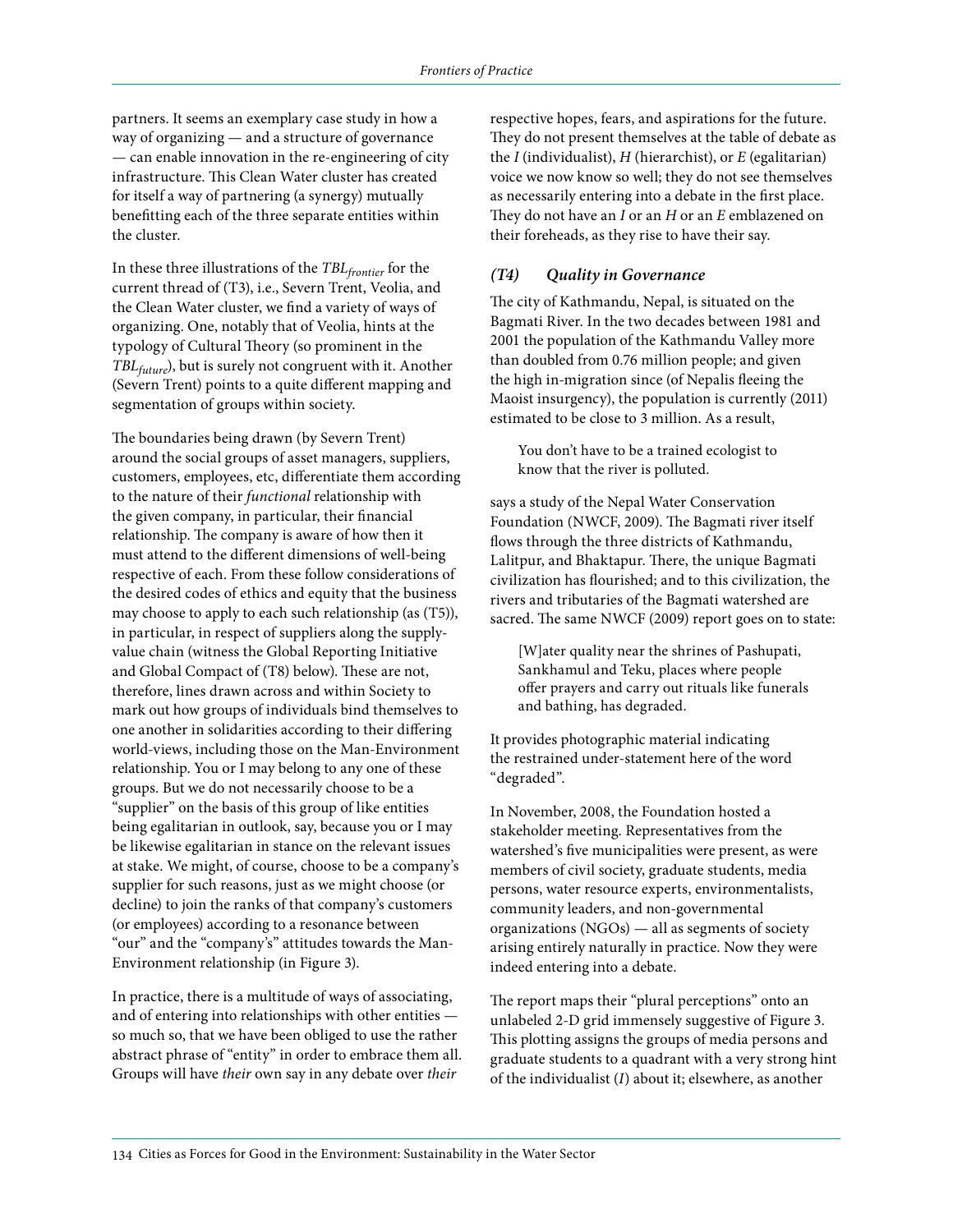illustration, the collective perceptions of four other groups of stakeholders are lumped together as though those suggestive of an egalitarian (*E*) solidarity.

If the Foundation were to recognize where on Figure 17 might reside the deliberative quality of the governance it might hope to bring to bear on the Kathmandu-Bagmati system, things could be on the brink of some forward, if clumsy, momentum (for a while). A policy prescription (*unow*) — once more an exit from Figure 2 at its lower left corner (the one routine step tomorrow) — could then be accorded a degree of {social legitimacy} for its having emerged from something at least better than closed hegemony (Box 4). Multiple actor-voices were granted access to the stakeholder meeting, although we cannot tell whether each responded to any or all of the others.<sup>75</sup>

From an account provided subsequently by Gyawali (2010), here interpolated on the basis of the empirical 2-D mapping of NWCF(2009) (and reported in passing in Beck *et al* (2011b)), the outcomes would appear to have been these:

- (G1) the water experts, environmentalists, NGOs, and civil society — collectively the *E* solidarity — got much of what they wanted;
- (G2) the municipalities and ministries (jointly the *H* solidarity), did not get a great deal, but neither did they have to cede what they really would have wished for — they could still hold fast to an incremental nearing of their (ultimate) hope for a major inter-basin water transfer;
- (G3) the media persons and graduate students (*I* solidarity) essentially got nothing of what they wanted, although they may putatively have gathered up some crumbs of comfort from around the table of the debate — on this account, they ought to be the most disgruntled group and, therefore, most likely to force changes upon the debate in a while (Δ*t*); and

(G4) the apparently fatalist-like (*F*) community leaders and general public were left, as the theory would tell us, stuck in their "apathetic doldrums" (the rubric of their quarter in the 2-D grid of NWCF (2009)), with neither audible approval from them of the *unow*, nor complaints of which anyone else would take heed.

This is conjecture. Yet it is nevertheless the closest approximation of *TBLfrontier* (Table 3) to *TBLfuture* (Table 2) in the playing out of this particular thread (T4).

#### *(T5) Ethics and Equity*

The cell for our entry on this line item of the *TBLnow* in Table 1 is vacant. In contrast, its counterpart in Table 3 is brim full of entries. Some candidates for entry have even been deferred instead to thread (T8) below (on supply-value chains). Water utilities and businesses consider they owe a good deal in practice to those with whom they have a relationship. In return, they can expect — and do expect — certain things in the conduct of their suppliers (under (T8)). Conversely, these considerations of the ethics and equity in looking outwards beyond the "factory fence-line" have their uncommon reflections when turned inwards, onto the conduct of we engineers and water professionals (within a utility).

To begin, technology is today such that water can be so comprehensively purified as to become devoid of its taste and smell, in ways sufficient to affect the aesthetics of consuming wholesome and healthful potable water and the ethics of its being supplied. Indeed, so successful can the technology be that there are businesses with an interest in producing and marketing minerals for re-introduction into the thus purified water, to re-balance its taste, its wholesomeness, and its healthfulness, with an express view to preserving equity in supplying water to customers and consumers.76 No member of a community should be discriminated against on the basis of the (varying) taste of drinking water (or its wholesomeness and healthfulness), not least when provided by one utility obliged yet to access a variety of

<sup>75</sup> Coincidentally, it appears that the portfolio of prospective technologies in this Kathmandu-Bagmati system (the red rectangles in Figure 2) might even have been inspired by much of what has been expressed here of CFG, in particular, through the case study of the Atlanta-Chattahoochee system in Chapters 3.3 and 3.4 (Beck et al, 2011a; NWCF, 2009).

<sup>76</sup> This was conveyed to me as a personal communication (at the September 2010 IWA World Water Congress in Montreal, Canada), which — by request — is being kept anonymous.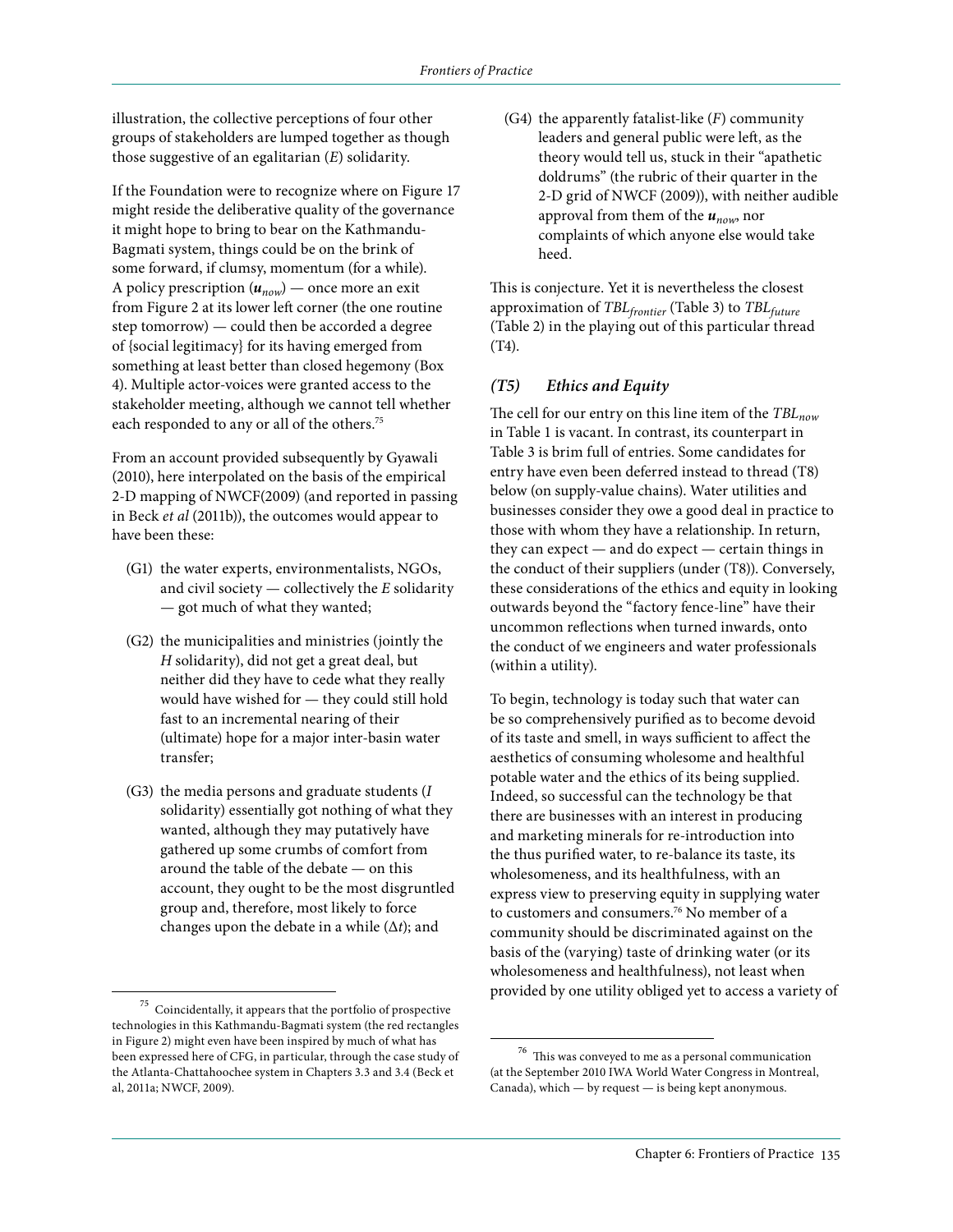raw water sources and applying a variety of purification procedures to those heterogenous sources.

Elsewhere, Sydney Water has for some time had an "Ecologically Sustainable Development (ESD) Policy", duly aligned with various Australian federal and state government policies (www.sydneywater.com. au; accessed 19 November, 2010). "Inter-generational and intra-generational equity" is one of the Policy's four Principles. It is applied as a matter of routine, for example, to evaluation of the sustainability of the Hoxton Park recycled water scheme (Sydney Water, 2007). There, 16,000 dwellings were to be served with recycled water for toilet flushing, outdoor use, and washing machines.

Writing of her first-hand, in-service experiences of the "Ethical Dilemmas in Water Recycling", Cheryl Davis (an employee of SFPUC) observes (Davis, 2008):

As professionals in the water industry, we often perceive ourselves as upright people seeking to serve the common good, producing high-quality water to support commerce and protect public health. Although not generally a flamboyant or self-dramatizing group, sometimes those of us who support increased use of recycled water may even detect a quiet heroism in our battle against public ignorance, government inefficiency (or even corruption), and/or corporate greed. We may be more inclined to congratulate than doubt ourselves when rallying behind a cause which seems to offer so many benefits for both humanity and the environment. Recycling advocates, whose competence and motivations are often questioned by others, can end up feeling defensive or even self-righteous; this does not contribute to a spirit of open inquiry about possible ethical dilemmas.

But in a complex world rife with competing values, only a zealot could avoid noticing that the right path sometimes becomes unclear — not because one wishes to do wrong, but because there are so many competing goods. The technical, legal, political, economic, regulatory and environmental challenges of water recycling are such that there is a tendency to ignore or over-simplify ethical issues. We are tempted to pretend (both to ourselves and the public) that there is a scientific, legal, or economic answer to every question. We are often more comfortable

speaking in technical terms (where we are the experts) than in terms of values, which put us on a more level playing field with the public and other stakeholders. As a result, the values imbedded in our recommendations may not be clearly articulated or openly discussed.

For we engineers and water professionals this is telling — in fact, salutary.77 The message is hammered home (Davis, 2008):

Jack Ward Thomas has commented on the aversion of resource professionals to acknowledge their own values in policy discussions with the public. He believes there is no way to avoid emotions in important resource management decisions, and that "avoidance of expressing values — other than to indicate unmitigated reliance [on] dispassionate science" results in "persistent miscommunication between professionals and the public." He observes that "We speak calmly in science. The public speaks passionately in values." He believes that when professionals express their own values, they use a language that is more widely understood, resulting in communication that is not only more effective but more ethical: "Personal and professional integrity are more fully aligned when passions are expressed alongside science."

Our interactions with water, its supply, its infrastructure, and its source in the environment, are personal, wistful, lyrical, spiritual, and intimate matters. They are quite unlike the ways we interact with energy or transport systems, for example. Here, in respect of ethics and equity  $(T5)$  — as well as along other threads of the *TBLfrontier* falling within Davis's experience at the "sharp end" of practice (Davis, 2008) — there is hard-won empirical wisdom to be put to work in shaping and re-shaping the conceptual threads of the *TBLfuture*.

#### *(T6) Valuation*

Throughout the ages, people have settled where once there must have been a sustainable source of water to drink. Today, that water may still be available, but of unsafe quality. The intent of the business model of

 $77$  I have a sound appreciation of this. And with some irony, as Box 4 (from Chapter 4.2) has already revealed (see also Beck *et al*, 2011b; Hare *et al*, 2006).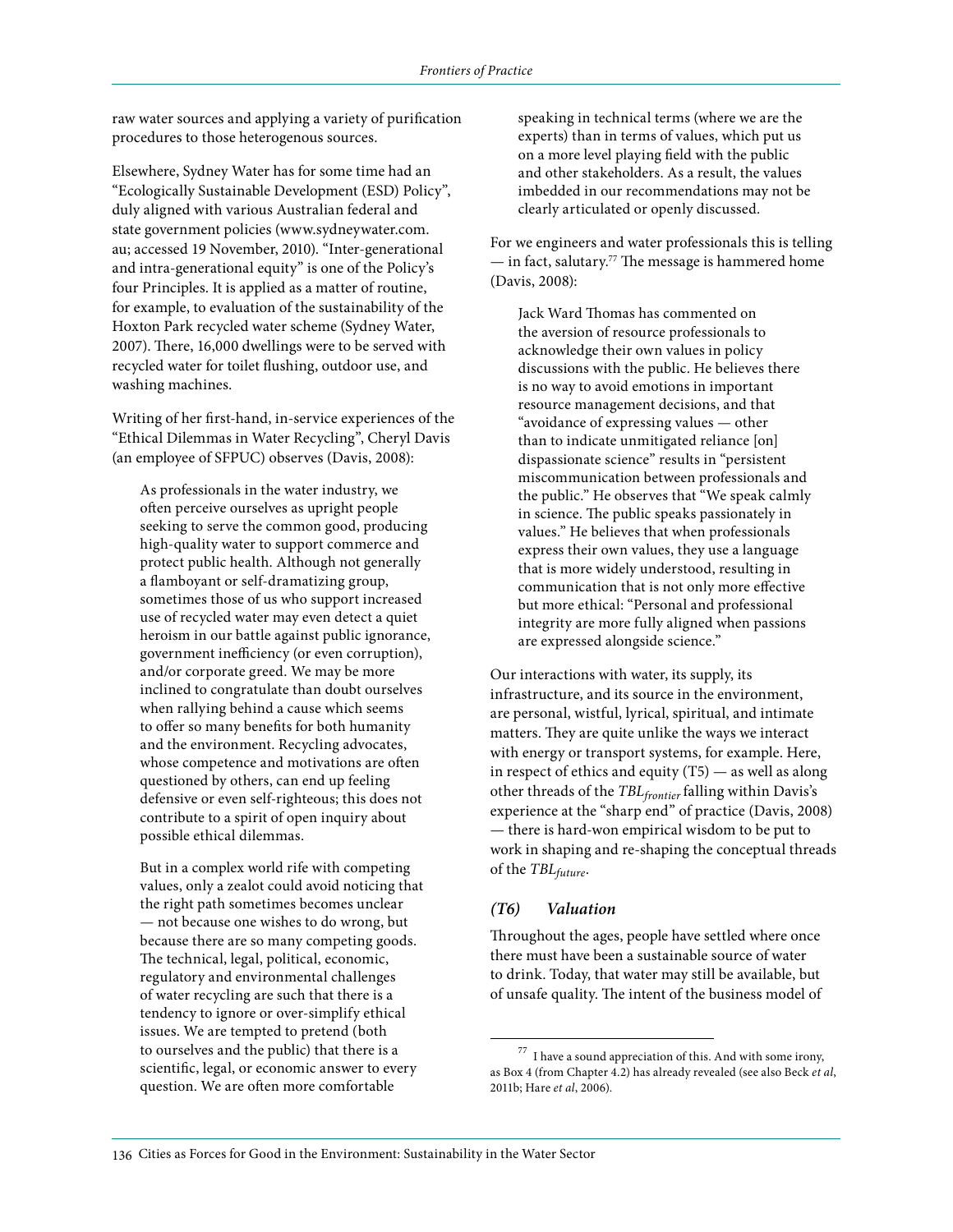Water Health International (WHI; www.waterhealth. com) is to (Bhatnagar, 2010):

Bring Affordable Safe Drinking Water to populations through a low cost decentralized model using state of the art operations and technologies.

It takes technology to render water safe for consumption, as we now readily appreciate, be it high, low, appropriate, or whatever fervently promoted style of technology. WHI declares itself to be resolutely pragmatic and "Technology Agnostic". Its installations, called Water Health Centers (WHCs), are decentralized because settlements themselves are scattered and of all shapes and sizes. Users of WHCs are customers, not aid-recipients; they are not obliged to purchase their water from a WHC; its water might not meet customer preferences for taste; and WHC management can be held to account, since dissatisfied customers will not return. Cost per head of population for installing a WHC is (Bhatnagar, 2010):

very low, a fraction of what was calculated by the World Bank in connection with the Millennium Development Goals.

WHI's business model bears all the hallmarks of a successful, straightforward valuation *V<sub>C</sub>* of classical economics. It is customer-focused and it happens to be a hi-tech solution: of dual-media and activated carbon filters; and of remote sensing and automation, with smart-card technology — a merger of the styles of SiB and D&C (from Box 1). But it values just what lies in the short arc from water source to tap in IUWM. The business model works. Currently, there are some 325 WHCs across India, the Philippines, and Ghana.

Thinking outwards in wider circles, Environmental Management Pty Ltd of New South Wales, Australia (www.environmentalmanagement.com.au; accessed 21 November, 2010) "provides services in ecological economics and water studies", specifically in respect of "total watercycle management" for "various urban projects". In our terms, this would be valuation according to  $V_X$ .

#### *(T7) Environment Within the Language of Business*

A Google search on the combination of words {"biodiversity" "business risk" "water utility"} yields sites celebrating the language of business: www. ecosystemcapital.com and www.ecosystemmarketplace. com (both accessed 20 November, 2010). The former provides feeds to "environmental markets and finance news". The latter, a charitable organization, has published a Primer on "*Payments for Ecosystem Services: Market Profiles*" (Forest Trends and the Ecosystem Marketplace, 2008): "market description" identifies "Water Quality Trading markets"; the "Market Size" was projected to be "over \$500 million" in 2010; and the "Market Players" comprise "buyers" such as the owners of urban wastewater treatment plants and principally farmers as the "sellers".

If our interpretation of the Google search is accurate<sup>78</sup>, the forestry sector seems presently to be better attuned to evaluating ecosystem services than the water sector. In February, 2011, the Governor of the State of Georgia was handed a large check for \$37B in recognition of the contributions to the State's economy of non-timber ecosystem services from private-sector forests, i.e., water filtration, carbon sequestration, and habitat preservation (Moore *et al*, 2011; see also http://www. youtube.com/watch?v=h80feaYX2mk). Amongst these various services, those for "water regulation and supply" could be quite the most valuable — possibly in excess of \$8000 per acre, depending on forest characteristics (Moore *et al*, 2011).

## *(T8) Supply-Value Chains*

The Global Reporting Initiative (www.globalreporting. org; accessed 23 November, 2010) has sought to bring consistency of routine to assessments, through what it asserts is "the world's most widely used sustainability reporting framework". One of its six blocks of sustainability indicators addresses Human Rights (HR), in particular, their protection in the Investment and Procurement Practices of any entity involved in

 $^{\rm 78}$  It would seem so. Only in April, 2011, did the World Business Council on Sustainable Development publish its *Guide to Corporate Ecosystem Valuation* (WBCSD, 2011). The *Guide* is a "guide" because "[t]he concept of ecosystem valuation is new to many businesses". Two out of 15 of the so-called "Road Tester" businesses of the *Guide* are in the water sector.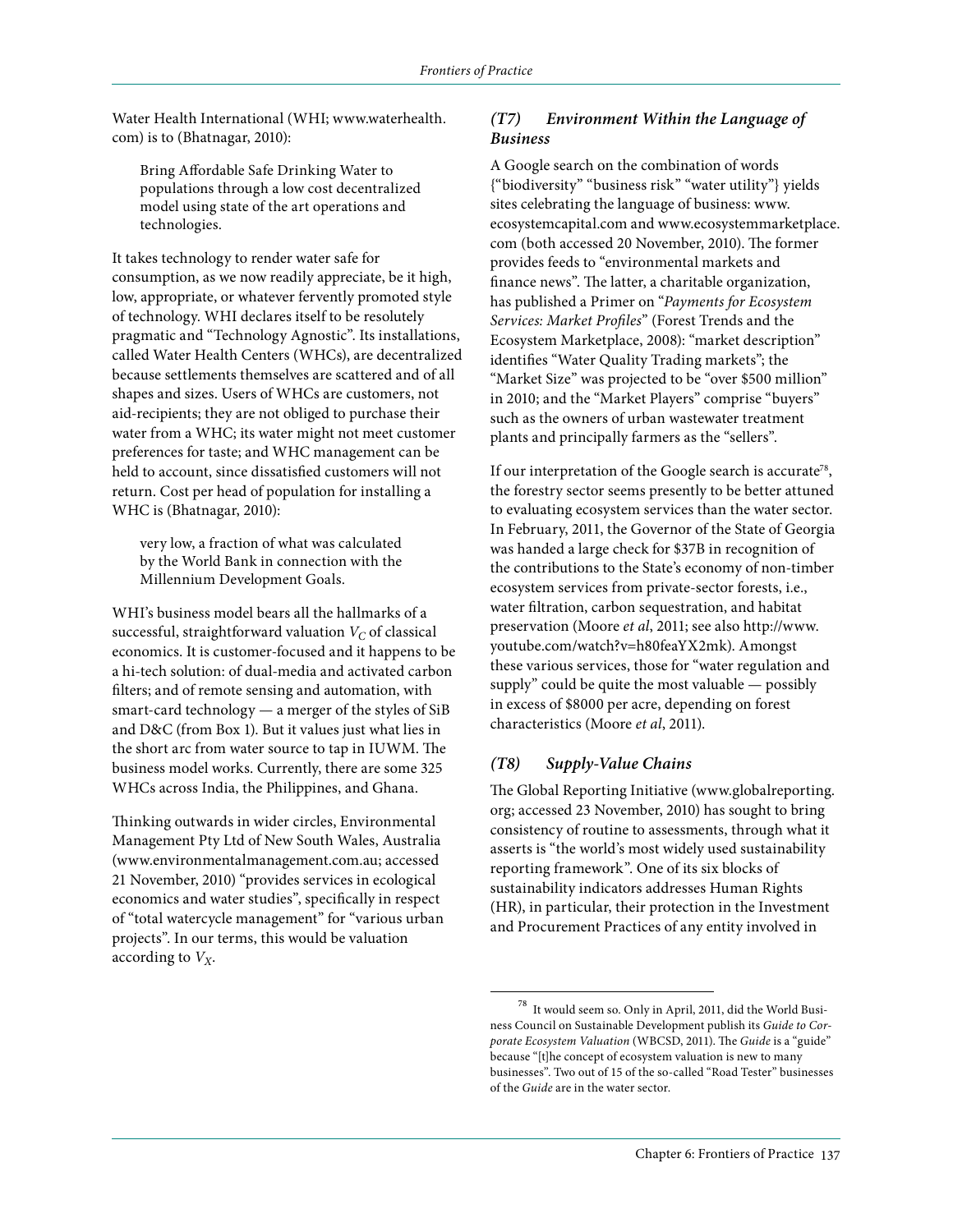procurement. Performance indicator HR2 gauges this, through the:

Percentage of significant suppliers and contractors that have undergone screening on human rights and actions taken.

Commitment, as opposed to consistency, is sought from the UN Global Compact (UN Global Compact, 2008; www.unglobalcompact.org; accessed 24 November, 2010):

Launched in July 2000, the UN Global Compact is both a policy platform and a practical framework for companies that are committed to sustainability and responsible business practices. As a leadership initiative endorsed by chief executives, it seeks to align business operations and strategies everywhere with ten universally accepted principles in the areas of human rights, labour, environment and anti-corruption.

The two, the UN Global Compact and the Global Reporting Initiative, are pledged to collaborate more closely (www.globalreporting.org; press release of 28 May, 2010):

In addition to creating a reporting framework that will be implemented universally, the new collaboration is also intended to provide a benchmark for financial analysts and other stakeholders to better analyze and identify risks and opportunities as they relate to environmental, social and governance (ESG) issues.

Cities may commit themselves to the Global Compact. When accessed on 23 November, 2010, just under 50 were listed as having done so. Thus may mayors "call the shots" over those who dig the trenches for laying and re-laying the city's sewer pipes, not only in respect of the protection of human rights, but also in the city becoming less unsustainable more generally.

Likewise may purchasing power be exercised back along the supply-value chain by those chief executive officers (CEOs) who have committed their companies to the Global Compact's "CEO Water Mandate". Amongst some 70 signatories (on 23 November, 2010), CH2MHill (consulting water-related engineers), Halcrow (consulting water-related engineers), GDF-SUEZ (water, energy, transport utility), and the Athens Water and Sewerage Company (of Greece) are the most obviously focused on the water sector. As signatories to the Global Compact, all are bound to submit an annual Communication on Progress.

In sum, "Responsible Excellence Pays!", claims Claude Fussler in the title of a 2004 article (Fussler, 2004). For having asked (Fussler, 2004)

How would a fund, solely based on Global Compact signatories, reward its investors compared to a fund of no-signatories?

he finds that:

... this group of 76 [Global Compact Signatories] outperformed the mainstream MCSI by 3.7% over the three-year period between June 2001 and June 2004.

Again, from our (principal) sectoral standpoint of water, Veolia Environnement numbers in the "group of 76". Fussler (2004), then, has been raising the volume of his voice in our "language of business". His analysis has been re-affirmed. A more recent review of the approach of Sustainable Asset Management (SAM) to Sustainability Investing, in which accounting for a firm's intangible assets is integral and key (see also Dyllick and Hockerts, 2002), finds a "positive relationship between sustainability and financial performance, as measured by stock returns" (de Groot and Churet, 2009).

Power and influence over more than money flows back along the supply-value chain. At the Copenhagen Climate Summit of December, 2009, Paul Polman (CEO of Unilever) and Muhtar Kent (CEO of Coca Cola) were prominent in the publicity and discussion given to carbon emissions and consumer goods supply chains. An article from *BusinessWeek* at the time (17 December, 2009) calculated that

... consumer goods companies' full supply chain represents as much as 5 billion tons of CO2 emissions globally [which could] mean in excess of over \$100 billion of value ...

Amidst these large, high-profile numbers — tied to the cutting edge of carbon-trading and global climate change — water can get submerged. Thus was "Exploring the Forgotten Water Footprint" the topic of a February, 2010, business meeting (www.greenbiz. com; accessed 24 November, 2010). Speaking there of the (2007) "Global Water Tool" of the World Business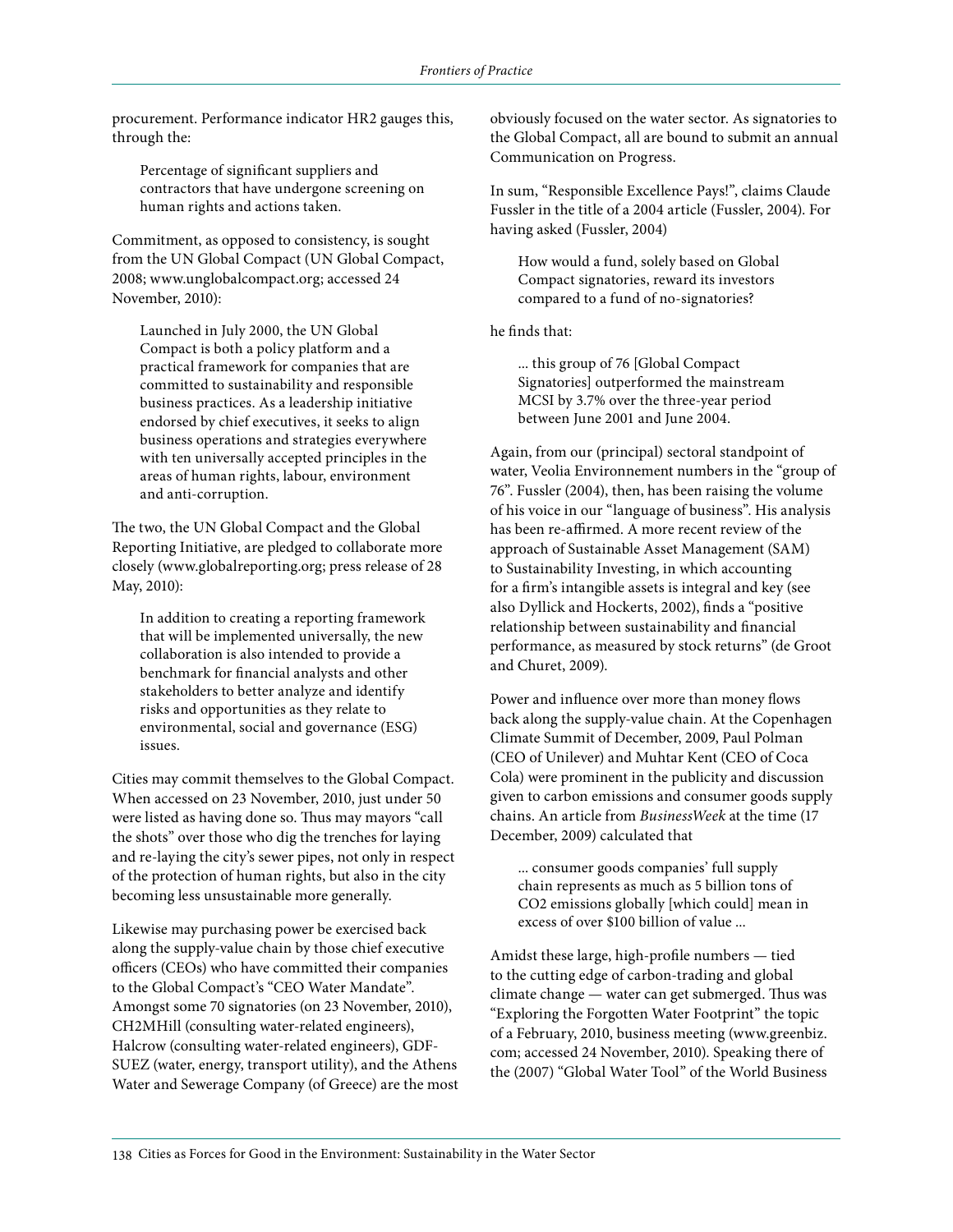Council for Sustainable Development (WBCSD), Jan Dell of CH2MHill was driven to wonder:

[Because] the world has been so focused on counting carbon emissions, we're concerned that in our race to low carbon energy, have we forgotten about water along the way?

#### *(T9) Commercial Sectors*

Municipalities everywhere have multi-sectoral public utilities departments. The San Francisco Public Utilities Commission (SFPUC) is one such, catering for water, waste, and energy. At the leftward (public) boundary of the axis for public-private management models in the 2-D grid of Veolia (2008), lies public management. Moving to the right, this is succeeded in turn by municipal companies, public-private partnerships (PPP), and then privatization at the rightward boundary. With its preferred PPP model (Veolia, 2008):

Veolia Environnement draws on its experience of public-sector management to offer tailormade solutions to companies in the industrial and tertiary sectors. These markets generated revenue of about €10 billion in 2008. Thanks to our ability to generate synergies between our four divisions [water, waste, energy, transport], we offer a wide range of integrated management solutions. These "multiservice contracts" offer a combination of services provided by several divisions, enabling us to cater for the needs of clients who want to outsource a wide range of tasks to a single service provider. This market is growing by over 10% a year, bolstered mostly by the trend for outsourcing.

From its historical roots in the water sector, it is entirely conceivable how a water-sector enterprise — echoing the "I" for Integrated in IUWM within IWRM — will make a commercial success of a running a multi-sectoral enterprise, quite possibly well beyond the water, energy, food, forestry, and waste-handling sectors of Villarroel Walker's Multi-sectoral Systems Analysis (MSA; Villarroel Walker, 2010; Villarroel Walker and Beck, 2011a).

The ambition for this thread of the *TBL<sub>frontier</sub>* (in Table 3) looks well ahead of whatever might have been theorized about (T9) in the corresponding line item for the *TBLfuture* (in Table 2). Specifically, Veolia Water UK

sees itself today as a "Multi-Utility Service Company (or MUSCO)" (www.veoliawater.co.uk; accessed 16 May, 2010).

#### *(T10) Space*

Developed and promulgated by The Natural Step (www.naturalstep.org), The Natural Step Framework, "is a comprehensive model for planning in complex systems." The Framework (www.naturalstep.org; accessed 7 August, 2010):

... has helped many hundreds of different organisations around the world integrate sustainable development into their strategic planning and create long lasting transformative change.

The following headline for one of its reports (29 June, 2010) is transforming indeed:

DHV engineering blurs the line between sewage treatment and river habitat

Taken at face value, these words embody a vision of the spatial interpretation of IUWM within IWRM. They also intend that, in text and by acronym, the whole might evolve to become not just IUWM-IWRM, but yet IUWWRM. Thus The Natural Step's news bulletin enquires (www.naturalstep.org; accessed 7 August, 2010)

[C]an a sewage facility actually help to enhance the health of natural systems?

and then responds and records these changes:

These new possibilities are now on display at the sewage treatment plant at Soerendonk today. The facility now includes a 9 hectare, €1.2 million (22 acre, US\$1.4 million) addition that consists of ponds, marshes and canals filled with aquatic vegetation that blends into the existing river ecosystem. The final pond along the riverbank is designed to be inundated during floods, and during dry seasons, a fish ladder provides a way for fish to spawn in the sewage facility's final pond. In this way, the line between the "treatment plant" and the "natural ecosystem" is intentionally blurred, providing a benefit to both systems.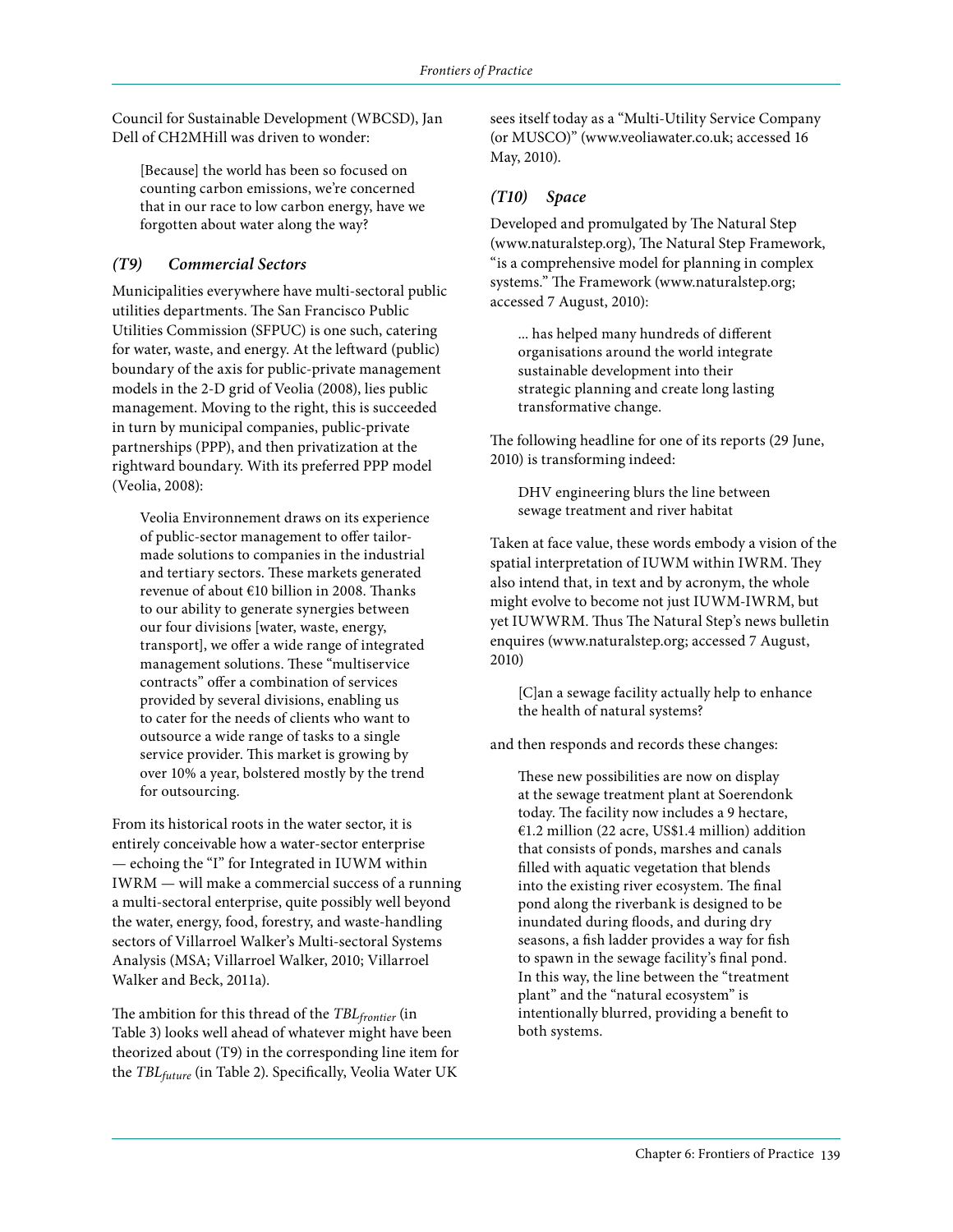# *(T11) Life Cycle and Time*

"In My End is My Beginning" writes Oppenheim (2010), by way of an update on the *practice* of ecoeffectiveness (as inspired by McDonough and Braungart (2002)). In the cradle of the life cycle, new ways of engineering city infrastructure with new technologies are nurtured (see www.designlondon.net, for example, for a water sector example — the LooWatt (www.loowatt.com) — cited by Oppenheim).

At the September 2010 (Montreal) IWA World Water Congress, a group of water industry professionals organized a Workshop entitled "Accelerating Innovation in the Water Sector". Speaking of "One Utility's Journey", Jonathan Clement, Director of Strategic Business Development, PWN Technologies, the Netherlands, observed that PWN is a rare entity others were heard to say "very rare indeed". Numbers substantiate this observation (Daebel, 2010; here paraphrased):

Venture capitalists normally invest their funds in as many as one out of 100 proposals that pass across their desks; we at Emerald Technology Ventures might invest in at most one out of every 200 water-sector proposals we see.

In the life cycle of companies, the birth-rate of new technology enterprises in the water sector is strikingly low.

Beyond organizational learning (T0) and the obvious influence of The Natural Step Framework (in respect here of (T2) above), the experience of Yarra Valley Water (YVW) has one further contribution to make to the *TBLfrontier*, specifically in respect of the life cycle (Crittenden *et al*, 2010):

The selection of the pressure sewer system rather than more traditional technologies in the Gembrook project came about as a result of the use of LCA [Life Cycle Analysis] and was associated with significant environmental, social and financial benefits over its life cycle. The Gembrook project provides a tangible example of how cultural change combined with the appropriate sustainability tools can create significantly improved business and sustainability outcomes.

In the old YVW culture, where new ideas were

considered risky and actively discouraged, technical assumptions such as these<sup>79</sup> would be less likely to be scrutinised. Indeed, behaviour that challenges assumptions and the status quo would typically be actively discouraged.

Entirely deservedly — but technically incorrectly — Crittenden *et al* (2010) record the fact that in 2008 Yarra Valley Water was awarded the:

Sustainability Specialist Group Prize for Research Excellence (runner up) by the International Water Association.

The award was *not* for "Research Excellence", but for pioneering achievement in *practice*. Its "runner-up" status was shared with a fellow Australian project; and both were runners-up to the success of yet another Australian project.

## *(T12) Function*

We know that civil engineering projects have historically allocated much effort and thought to planning, design, and construction, while abandoning all subsequent stages to a much less fully thoughtthrough fate. The way things can be operated is liberated or constrained by what has gone before in the life-cycle. The bull of the city in the china shop of the restored watershed should be endowed with intelligence and the deftness of metaphorical movement for yet expanding the shop's operations (Chapter 3.4) — the epitome of "smartness", then, about the city.

There is considerable contemporary interest in this notion (of smartness). Writing of the "Anatomy of a smart city", however, Heather Clancy cites nothing of the water sector in what she has culled from the source document from Forrester Research (www. smartplanet.com; article posted by Clancy on 30 November, 2010; accessed 4 December, 2010).<sup>80</sup> In a 7-page IBM Software Solution Brief of September, 2010, on "Smarter cities and smarter buildings for a smarter

 $^{79}\,$  These were the "historical technical assumptions that bigger is better and a centralised system is easier and cheaper to maintain" (Crittenden *et al*, 2010).

 $^{\rm 80}$  "Getting Clever About Smart Cities: New Opportunities Require New Business Models", Belissent, J (with Mines, C, Radcliffe, E, and Darashkevich, Y), Forrester Research (www.forrester.com; article posted 2 November, 2010).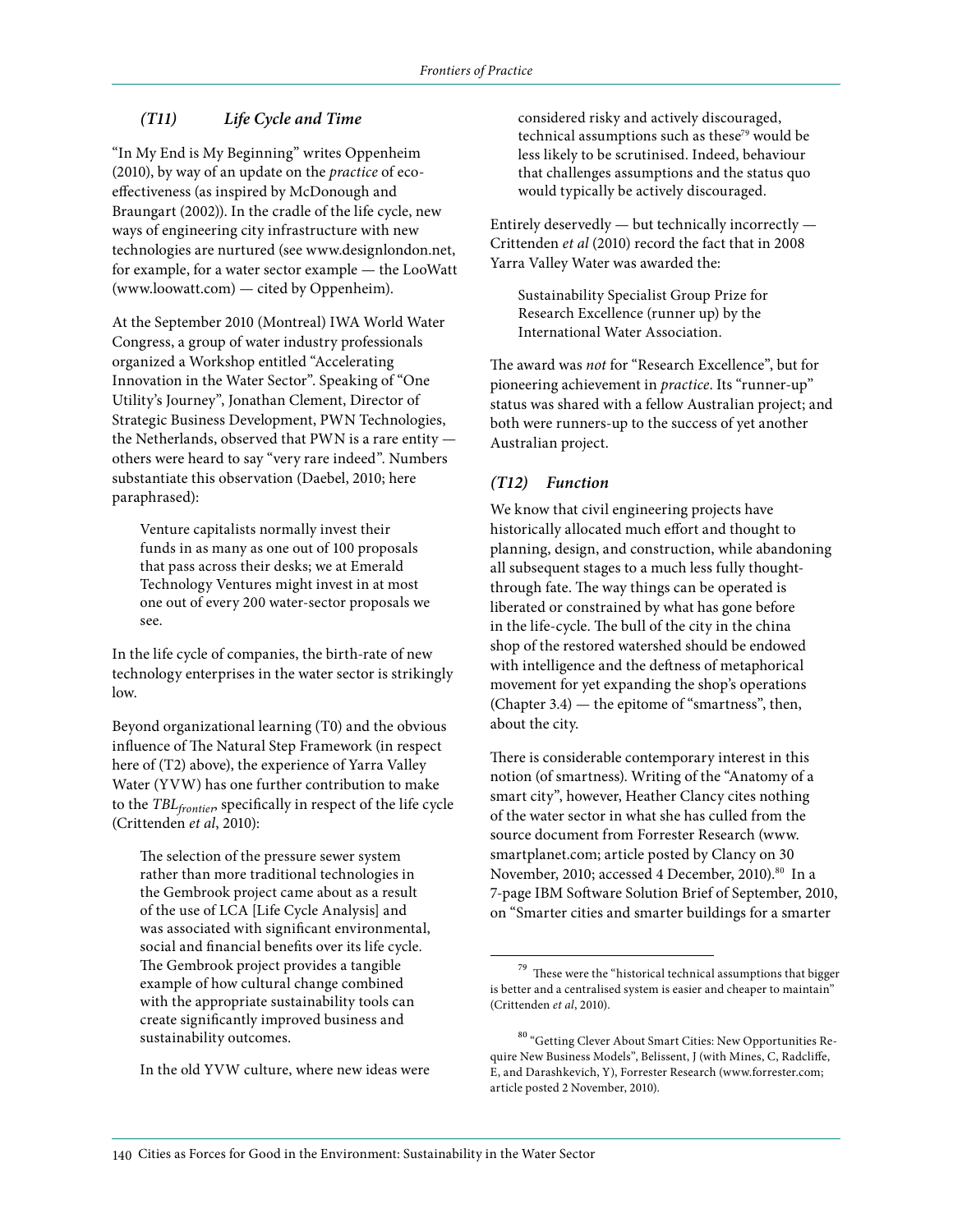world", the word "water" appears some 15 times, that of "wastewater" just twice. A bit like the pantomime donkey — careering around the theater stage, animated by one person at the front and another at the back our bull risks acquiring smartness and deftness only in its fore-quarters, on the upside of the city in respect of its intake of daily water. Yet Figure 1 shows that all the strategic, structural re-arrangements needed for the city to become a force for good in the environment should occur in its downside infrastructure: smartness about its hind-quarters, if anything.

The gulf between this practice here of the *TBL*frontier and its companion projection of the *TBLfuture* for thread (T12), into some higher realm of possibly effete, conceptual subtlety and complexity (witness the discussion of it in Chapter 5), seems as great as it ever was three decades ago (Beck, 1981).<sup>81</sup>

#### *(T13) Gauging Environmental Benignity*

Just as The Natural Step (TNS) was brought into Yarra Valley Water to effect change, so was its goal in entering engineering firm DHV (www.dhv.nl). Fifteen employees of DHV participated in a TNS certification course focused on the cradle-to-cradle concepts of McDonough and Braungart (2002). Taking up again the news bulletin on the Soerendonk wastewater treatment plant in the Netherlands, this is how TNS reported their impact on DHV (www.naturalstep.org; accessed 7 August, 2010):

The change has been a deep one, as Hans van Sluis, senior advisor on vitalization of water at DHV notes. "The effect of this change in our way of thinking about sewage treatment has been fundamental. We now look at sewage treatment not as a necessity to reduce pollution and safeguard health but as a chance to enhance ecosystems and the related service provision."

On its own website (www.dhv.nl), DHV's briefing note on "Revitalizing effluent for STP Soerendonk" reveals the kernel of something more:

A three-stage ecological filter [daphnia ponds, reed marshes, fish pond] — based on the *water harmonica* principle — removes the last remaining bacteria and pathogens and inoculates the treated effluent with appropriate surface water flora and fauna species.

Upstream of the first of these stages

A flowformcascade is placed between the 'concrete' sand filters and the Daphnia ponds of the 'green' section [of the STP]. Flowforms ... evoke a rhythmical flow, which mimics a meandering river. ... [A] stimulating effect on the downstream ecosystems development is expected.

The alignment between this element of the *TBLfrontier* for (T13) and that of the *TBLfuture* is remarkable, and quite unexpected. What Soerendonk realizes in practice and in space, encapsulated in the words rhythm, meandering, and *harmonica*, so Chapter 3.4 imagines in concept and in time — spectrum and intermittent supplements — in the culmination of the computations for the R M Clayton facility in the Atlanta-Chattahoochee system. The one seeks to enhance ecosystem services in practice through inoculations of biological species from the treatment plant (Soerendonk; practice; *TBLfrontier*); the other imagines doing so through nutrient supplements (Atlanta; theory; *TBLfuture*).

Here we have the quintessence of mutually reinvigorating progress from the intertwining of concept and practice. It feels uplifting, as any rocket science should be. The City as a Force for Good (CFG) in the environment is not as far-fetched as one might have supposed.

## *(T14) Cycling of Materials*

In 2005 Severn Trent published the results of an assessment conducted by the (UK) Carbon Trust of this water/waste utility's carbon-cycle footprint (Severn Trent, 2005; available from www.severntrent.co.uk). In a "closing reflection", we find a significant lack of "joined-up" thinking about the carbon and water (hydrological) cycles (Severn Trent, 2005):

Each sector of UK society needs to bear an appropriate level of responsibility for reducing greenhouse gas emissions. Whilst Severn Trent Water and Biffa are prepared to contribute to

<sup>81</sup> Still we can read the following, as one of the main "*Messages for Financiers*" from the UN's World Water Development Report 3 (WWAP, 2009b): "There is an imbalance between funding for capital  $\;$  investment — which is more attractive to external financiers — and funding for operation and maintenance (O&M), which tends to be deficient. To fund O&M, tariff revenues need to be enhanced and budgetary transfers provided on a more solid and predictable basis".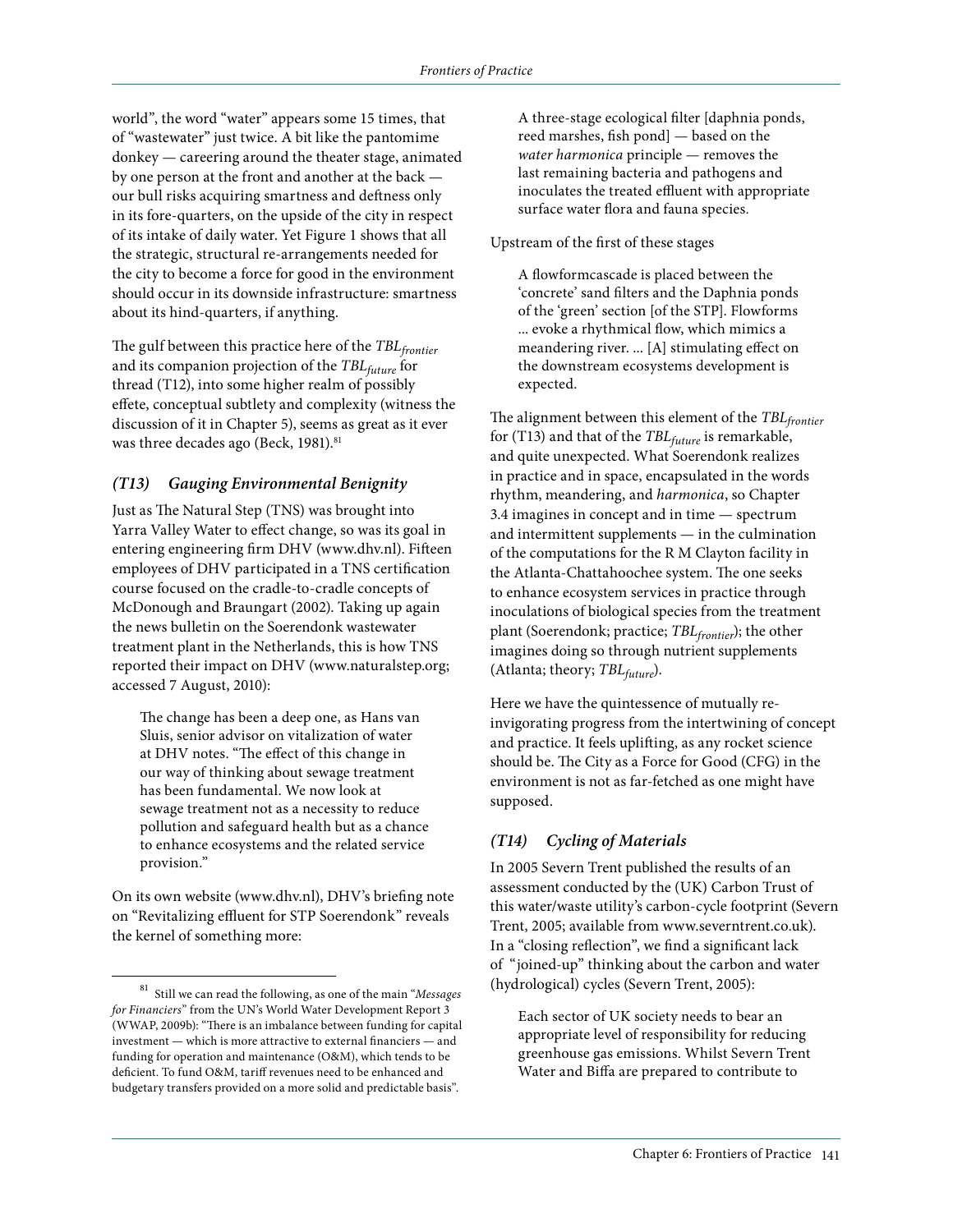reducing the UK's total emissions, it is clear that current water and waste policy is driving our emissions profile in the wrong direction.

It is not as Jan Dell of CH2MHill has put it — that the strength of the global focus on the carbon cycle has merely blinded us to the urgency of matters of the water "cycle" (including blinding us to the possible synergy of joint water-carbon policy interventions) but that there is the danger of policy antagonisms. This is not the kind of enabling governance to be sought for re-engineering the multiple infrastructures of the city in a less unsustainable manner.

At a very different scale, Issue 23 (April, 2010) of the *Urban Agriculture Magazine* of the Resources Centres on Urban Agriculture & Food Security (RUAF), bears the title (www.ruaf.org; accessed 22 January, 2011)

The Role of Urban Agriculture in Sustainable Urban Nutrient Management

while that of one of its articles (Drechsel and Erni, 2010) is about

Analysing the Nexus of Sanitation and Agriculture at Municipal Scale

The Issue is replete with supremely practical case studies of the benefits of recycling the aqueous and nutritious residuals of the Confined Human Feeding Operations (CHFOs) that are our cities: from West Africa, to Vietnam, Brazil, Colombia, China, Mexico, and other countries. The article by Dagerskog *et al* (2010) on the city of Ouagadougou, the capital of Burkina Faso, is especially encouraging (as already noted in Chapter 3.1). The title of the Issue, then, is the embodiment of the slogan of eco-effectiveness: "waste = food". The struggle to write a headline for Integrated Urban *Nutrient* Management (IUNM), within Integrated *Nutrient* Resources Management (INRM), has been taken off our hands. What has been written already implies the seamless coherence of IUWM&IUNM, if not yet its being nested within IWRM&INRM.

## *Where Practice Pulls Theory Along — and* **Vice Versa**

From the perspective of sustainability, we enquired in Box 2 (Figure B2.1) into the nature of what kind of engineering or policy intervention would cause the individual — that most local of you or I — to

apprehend and debate the why's and wherefore's of the big, global picture. At the close of the thread of human aspirations in the *TBL*<sub>future</sub> ((T1) in Chapter 5), we said this would be a matter of engineers "acting most locally" to engender "thinking globally" amongst a community. It would be a form of technology push, for the individual/household does not appear universally to be clamoring for it.<sup>82</sup> It was arguably a case of an element of the *TBLfuture* (Table 2) forging well ahead of its companion in the *TBLfrontier* (Table 3).

But then in December, 2010, American Public Media reported from the Cancun (Mexico) Climate Conference on what motivated John Perry Barlow to establish his startup business, Algae Systems (www. algaesystems.com). Reporter Scott Tong summed up the company thus (7 December, 2010):

It aspires to take sewage, combine it with sunlight and make fuel. And, along the way, take carbon dioxide out of the atmosphere.

From this we can infer that the nutrients in the sewage (PeFe) would be needed for algal growth. Then, extrapolating from sewage back through the sewer network, to the source of those nutrients in our households, office blocks and so on, the headline was obvious: "Climate Change Drives Market for Urine-separating Toilets". Here was the demand pull of innovation: drawn on by the global perspective of climate change. It has the synergy of some joined-up thinking amongst the carbon, nutrient, and water cycles, hence an entry for (T14) of the *TBLfrontier* in Table 3 capable of outstripping what was imagined (at the time of writing) for its counterpart in the *TBL*<sub>future</sub> of Table 2 (and Chapter 5). Doing something about climate change would be enacted at the local scale of the household.

In places, comparing Tables 3 and 2, the *TBLfrontier* of practice seems to be in the vanguard, ahead of its counterpart *TBLfuture*. Elsewhere, true to form, concept (*TBLfuture*) may be outstripping practice (*TBLfrontier*). Perhaps nowhere is this more so the case than in respect of matters at the heart of how we have discussed {economic feasibility} in Chapter 3.2, i.e., in the line items of (T6) (Valuation) and, especially,

<sup>82</sup> Although where people have experience of the once-unfamiliar urine-separating toilet, for example, surveys show acceptance is high (Lienert and Larsen, 2009).